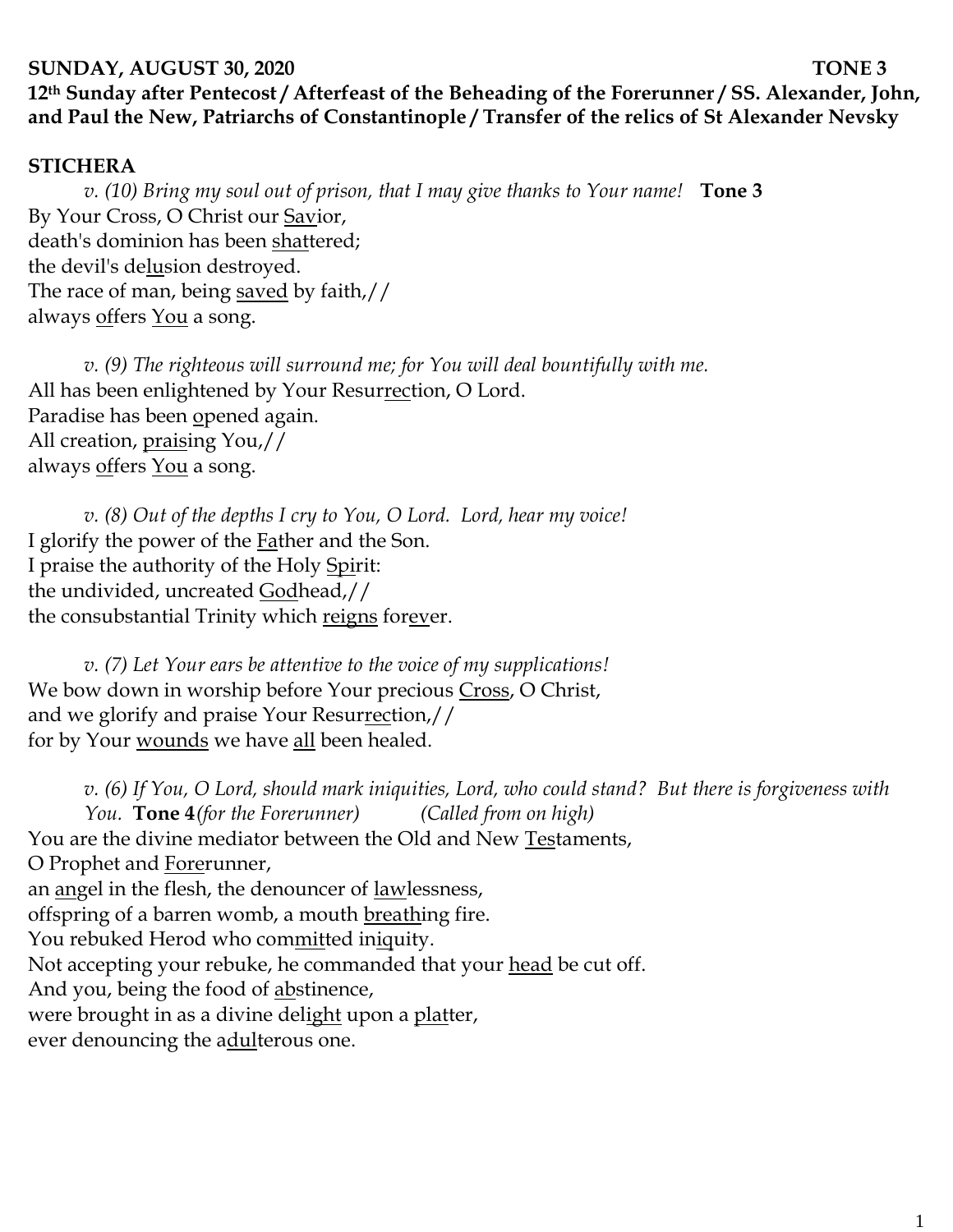*v. (5) For Your name's sake I have waited for You, O Lord, my soul has waited for Your word; my soul has hoped on the Lord.* 

Incited by her lawless mother,

the depraved daughter asked for your all-glorious head, honored by the angels, for she was unable to endure your denunciation.

Therefore, bearing it on a platter and dancing as she carried it,

she turned the revelry of those at the banquet into lamentation.

But as you ever expose the abomination of debauchery, O blessed one,//

intercede with Christ that He may save our souls!

*v. (4) From the morning watch until night, from the morning watch, let Israel hope on the Lord!*  Made foolish by drunkenness, Herod was tricked by the words of a woman who seduced him by dancing.

In fulfillment of his unrighteous oath,

he caused your murder, O righteous and glorious Prophet.

But your death clearly revealed immortality to those who had died before,

for you became a preacher and herald for those in hell,

proclaiming the saving coming of Christ our God!//

Entreat Him that He may save and enlighten our souls!

*v. (3) For with the Lord there is mercy and with Him is plenteous redemption, and He will deliver Israel from all his iniquities.* **Tone 6** *(for St Alexander Nevsky)* Your life was in ac<u>cord</u>ance with your <u>name</u>, O right-believing Prince Alexander; for having helped your people with your courage and goodly government on earth, you now help your people by your supplications in heaven. Wherefore, we honor you↓ // and in you our God Who is glorified in His saints.

*v. (2) Praise the Lord, all nations! Praise Him, all peoples!* As a bold steward and a valiant warrior, governing rightly on your throne with your scepter, and defending your people with your sword in battle, you have been granted twofold honor// from the Ruler on high, the Lord Sabaoth.

*v. (1) For His mercy is abundant towards us; and the truth of the Lord endures for ever.*  Greater love has no man than he who lays down his life for his friends. With such love you loved your people, bravely setting out to defend them against the weapons of the adversary, // as God protected your head on the day of battle.

*Glory to the Father, and to the Son, and to the Holy Spirit;* **Tone 6** *(for St Alexander Nevsky)*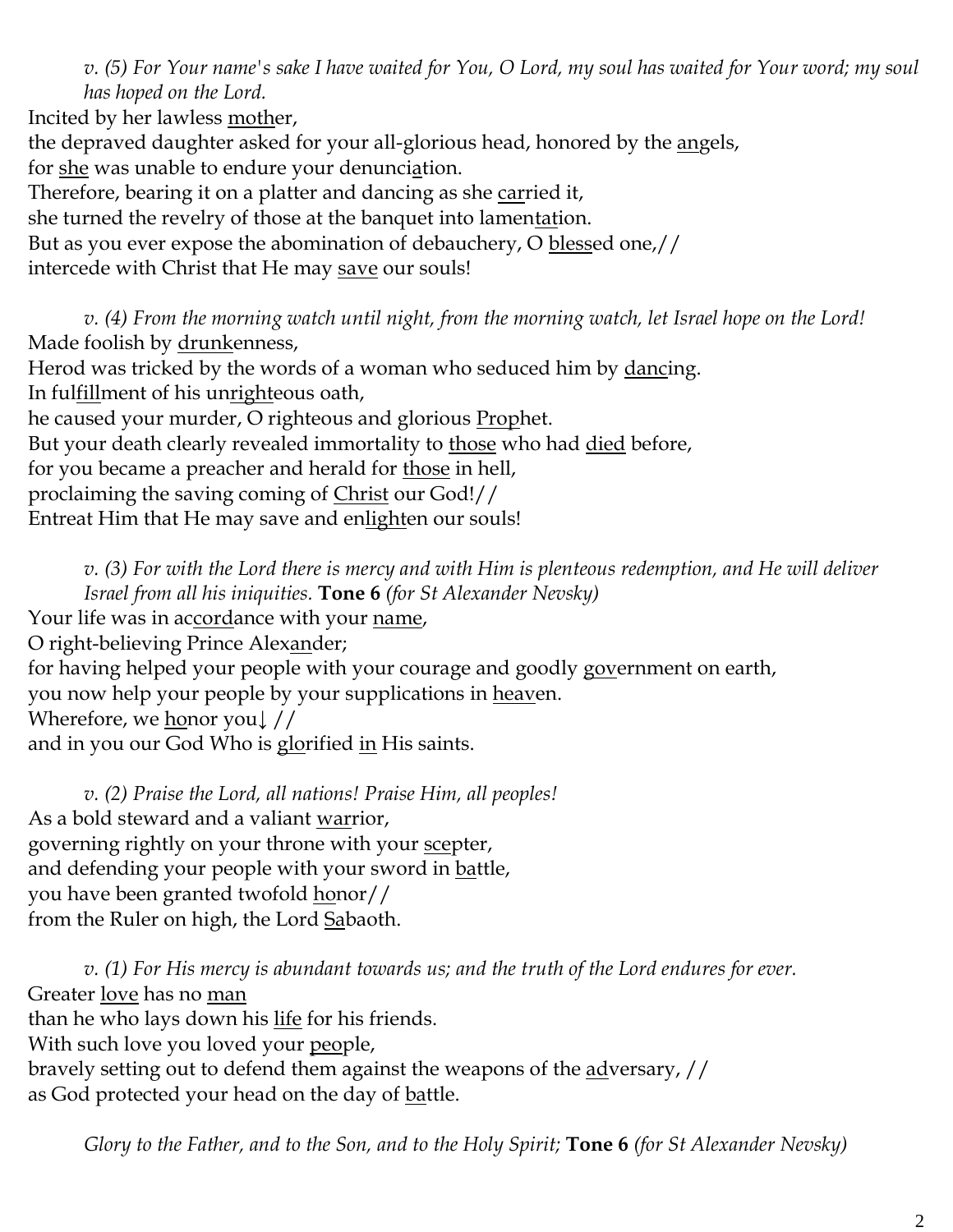Be glad, O land of Estonia! O land of Russia, and you, Baltic Sea, clap your hands! O River Neva, spread <u>forth</u> your streams! For, lo! your prince and master, who has liberated you from the Swedish yoke, celebrates his triumph in the  $City$  of God.// Him do the river's streams make glad.

*now and ever, and unto ages of ages. Amen.* **Tone 3** *(Theotokion – Dogmatikon)* How can we not wonder at your mystical childbearing, O exalted Mother? For without receiving the touch of man, you gave birth to a Son in the flesh, O immaculate Virgin. The Son born of the Father before eternity was born of you at the fullness of time, O honored Lady. He underwent no mingling, no change, no division, but preserved the fullness of each nature. Entreat Him, O Lady and Virgin, and <u>Mo</u>ther, to save the souls of those who, in the Orthodox manner, confess you// to be the Theotokos.

## **READINGS FROM THE SCRIPTURES**

#### **The reading is from the Prophecy of Isaiah. [66:10-14]**

"Rejoice with Jerusalem, and be glad for her, all you who love her; rejoice with her in joy, all you who mourn over her; that you may suck and be satisfied with her consoling breasts; that you may drink deeply with delight from the abundance of her glory." For thus says the LORD: "Behold, I will extend prosperity to her like a river, and the wealth of the nations like an overflowing stream; and you shall suck, you shall be carried upon her hip, and dandled upon her knees. As one whom his mother comforts, so I will comfort you; you shall be comforted in Jerusalem. You shall see, and your heart shall rejoice; your bones shall flourish like the grass; and it shall be known that the hand of the LORD is with his servants, and his indignation is against his enemies." Thus says the LORD Who delivers you, the God of Israel.

## **The reading is from the Prophecy of Isaiah. [61:10-62:5]**

Let my soul rejoice in my God; for he has clothed me with a garment of salvation and a tunic of gladness, as a bridegroom he has put a garland upon me, and as a bride he has adorned me with beauty. For as the earth brings forth its flower, and as a garden it seeds, so the Lord God will cause justice and joy to spring forth before all the nations. For Sion's sake I will not keep silent, and for Jerusalem's sake I will not rest, until my justice goes forth like light, and my salvation as a burning torch. The nations shall see your justice, and kings your glory; and he will be call you by a new name which the Lord will give. You shall be a crown of beauty in the hand of the Lord, and a royal diadem in the hand of your God. You shall no more be termed 'Forsaken', and your land shall no more be termed 'Desert'; but you shall be called 'My Will', and your land 'Inhabited'; for the Lord has been well pleased in you, and your land shall be inhabited. For as a young man marries a virgin, so shall your sons make their dwelling, and as bridegroom rejoices over bride, so shall the Lord rejoice over you.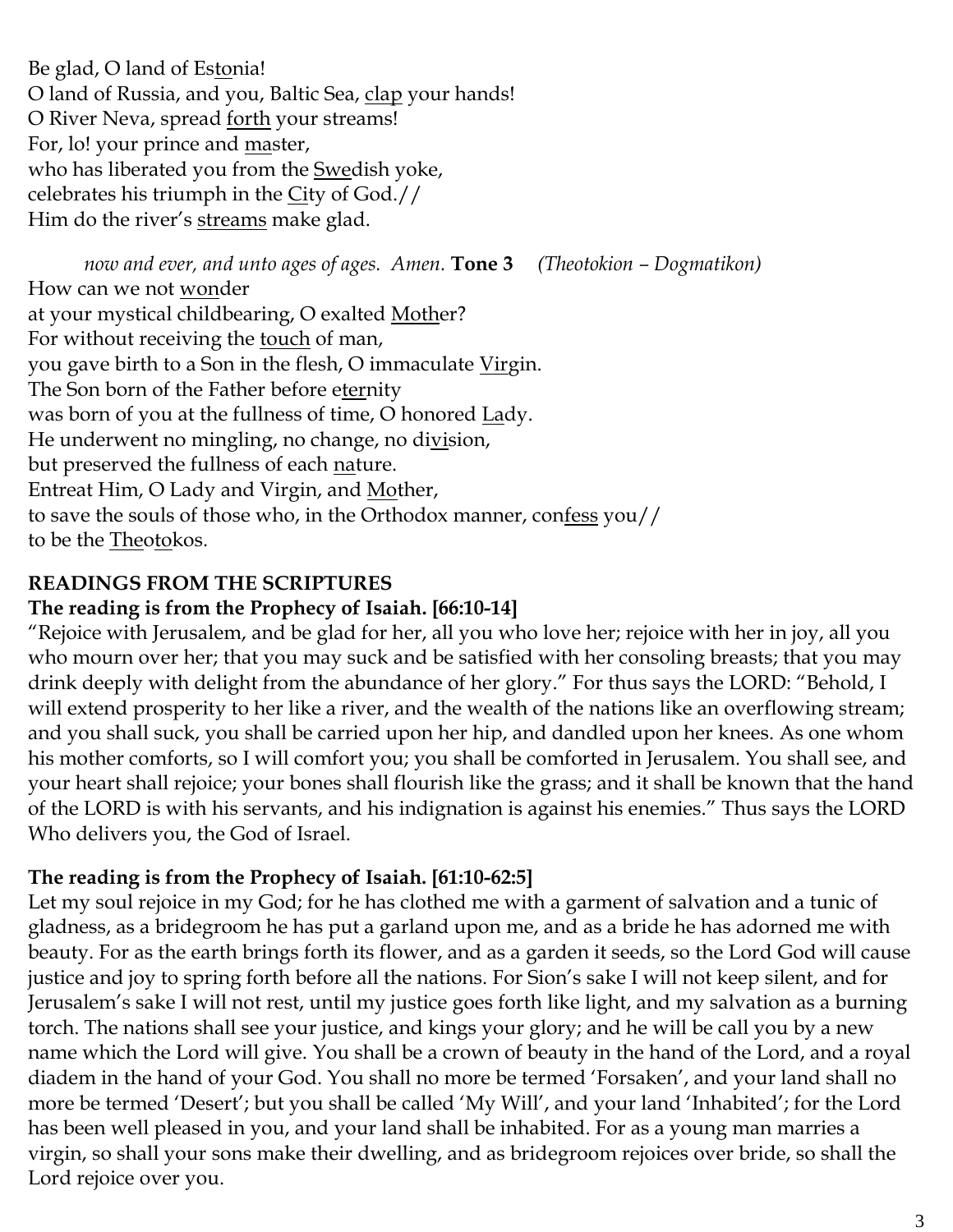#### **The reading is from the Prophecy of Isaiah. [60:1-16]**

Shine, shine, Jerusalem; for your light has come, and the glory of the Lord has risen upon you. For behold, darkness shall cover the earth, like thick darkness over nations; but the Lord will appear upon you, and his glory will be seen upon you. And kings will walk by your light, and nations by your brightness. Lift up your eyes round about, and see your children have been gathered; your sons have come from far, and your daughters shall be carried on the shoulders. Then you shall see and be afraid, and be amazed in heart; because the wealth of the sea shall be turned to you, and that of nations and peoples. Flocks of camels shall come to you, the camels of Madiam and Gaipha will cover you; all those from Sheba shall come, bringing gold and they will bring incense and precious stone, and shall proclaim the good tidings of the Lord's salvation. All the sheep of Kedar shall be gathered to you, the rams of Nebaioth shall come to you; acceptable sacrifices will be offered on my altar, and my house of prayer will be glorified. Who are these that fly like clouds, and like doves with their nestlings? For the islands have waited for me, the ships of Tharsis first of all, to bring your children from far, their silver and gold with them, for the holy name of the Lord, and for the Holy One of Israel to be glorious. Foreigners shall build up your walls, and their kings shall stand before you; for in my wrath I smote you, but in mercy I have loved you. Your gates shall be open continually; day and night they shall not be shut; that men may bring to you the power of nations, with their kings led in procession. For the nation and kings that will not serve you shall perish; the nations shall be utterly laid waste. The glory of Lebanon shall come to you, with cypress, pine, and cedar, to glorify my holy place; and I will make the place of my feet glorious. The sons of those who oppressed you and troubled you shall come to you in fear; you shall be called 'City of the Lord, Sion of the Holy One of Israel'. Whereas you have been forsaken and hated, with no one to help, I will make you a joy for ever, a gladness from generation to generation. You shall suck the milk of nations, eat the wealth of kings; and you shall know that I, the Lord, am your Saviour and the God of Israel your Redeemer.

## **APOSTICHA**

**Tone 3** The sun was darkened by Your Passion, O Christ, but all creation was enlightened by the light of Your Resurrection.// Accept our evening song, O Lover of mankind!

*v. The Lord is King; He is robed in majesty!*  Your life-bearing Resurrection, O Lord, enlightened the whole universe, recalling Your creation. Delivered from Adam's curse, we sing:// O Almighty Lord, glory to You!

*v. For He has established the world, so that it shall never be moved.* You are the changeless God, Who, suffering in the <u>flesh</u>, were changed. Creation could not endure seeing <u>You</u> on the Cross. It was filled with fear while praising Your patience. By descending to hell and rising on the third day,// You have granted to the world life and great mercy.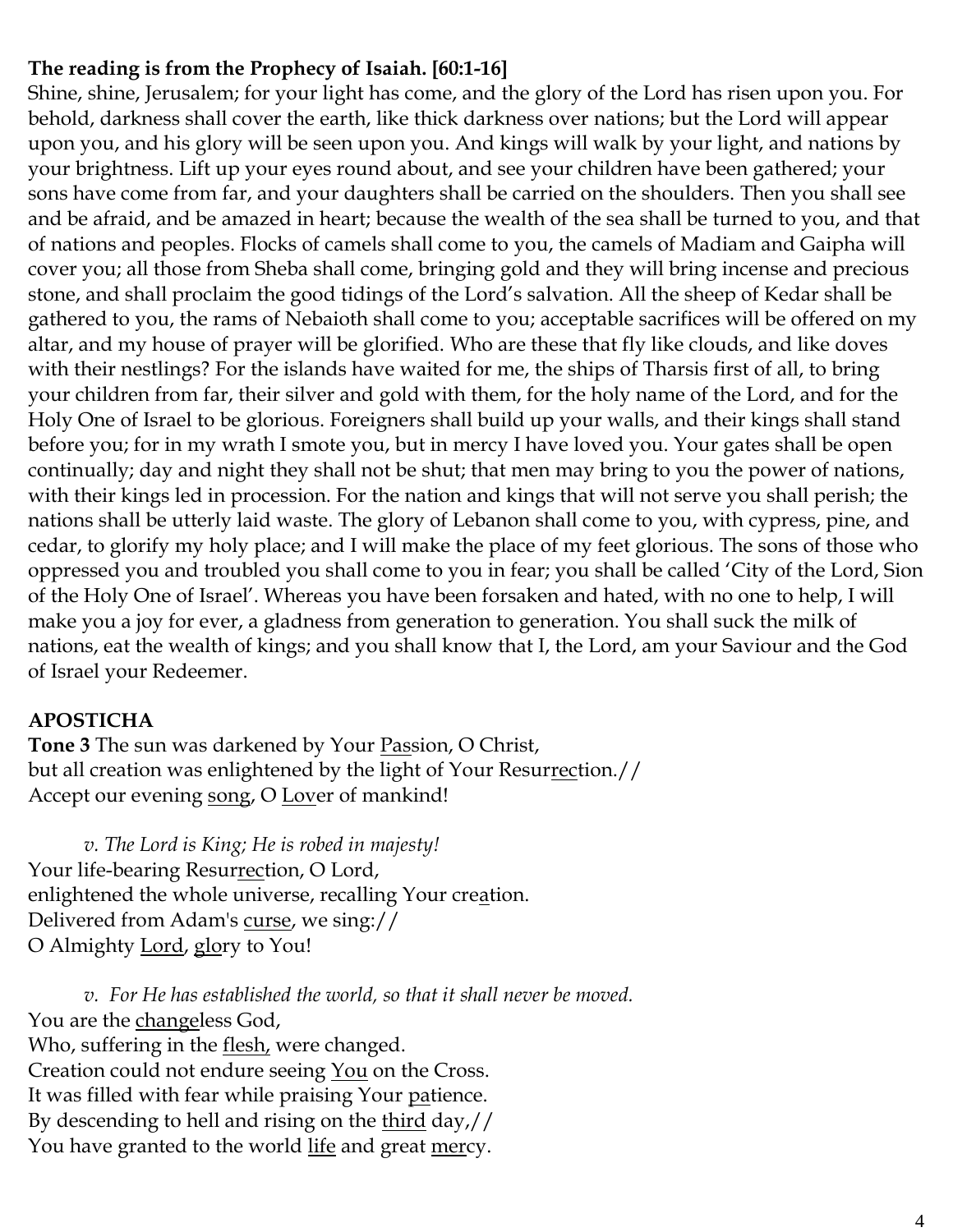*v. Holiness befits Your house, O Lord, forevermore!*  You endured death, O Christ, to deliver the race of <u>men</u> from death. You rose from the dead on the third day, raising with yourself those who knew You as God// and enlightening the <u>world. Glo</u>ry to You!

*Glory to the Father, and to the Son, and to the Holy Spirit;* **Tone 4** *(for the Forerunner)* Herod's birthday celebration was a lawless and shameful feast, for, spellbound by feminine licentiousness and stricken with madness by a woman's wantonness, he cut off the head of the Forerunner; but he did not cut out the Prophet's tongue, which had denounced his foolishness. Spilling innocent blood, he wished to conceal a lawless sin; but he could not stop the voice of one who called all to repentance. He joined in taking delight in murder, but let us join in celebrating with love the blessed slaying of John the Baptist; for he was in hell in anticipation to proclaim to those who sat in darkness and in the shadow of death the Life, the Dayspring from on high,// Christ our God, Who alone is rich in mercy.

*now and ever, and unto ages of ages. Amen.* **Tone 4** *(Theotokion)* Look on the entreaties of your servants, O Blameless One! Stop all the terrible attacks against us, freeing us from every affliction, for we have only you as our sure and firm anchor! Do not let us be put to shame, O Lady, for we call on you for our intercession! Hasten to pray for those who call in faith: "Rejoice, O Lady, Help of all:// the Joy and Shelter and Salvation of our souls!"

## **TROPARIA**

**Tone 3** Let the heavens rejoice! Let the earth be glad! For the Lord has shown strength with His arm. He has trampled down death by death. He has become the first born of the dead. He has delivered us from the depths of hell, and has granted to the world// great mercy.